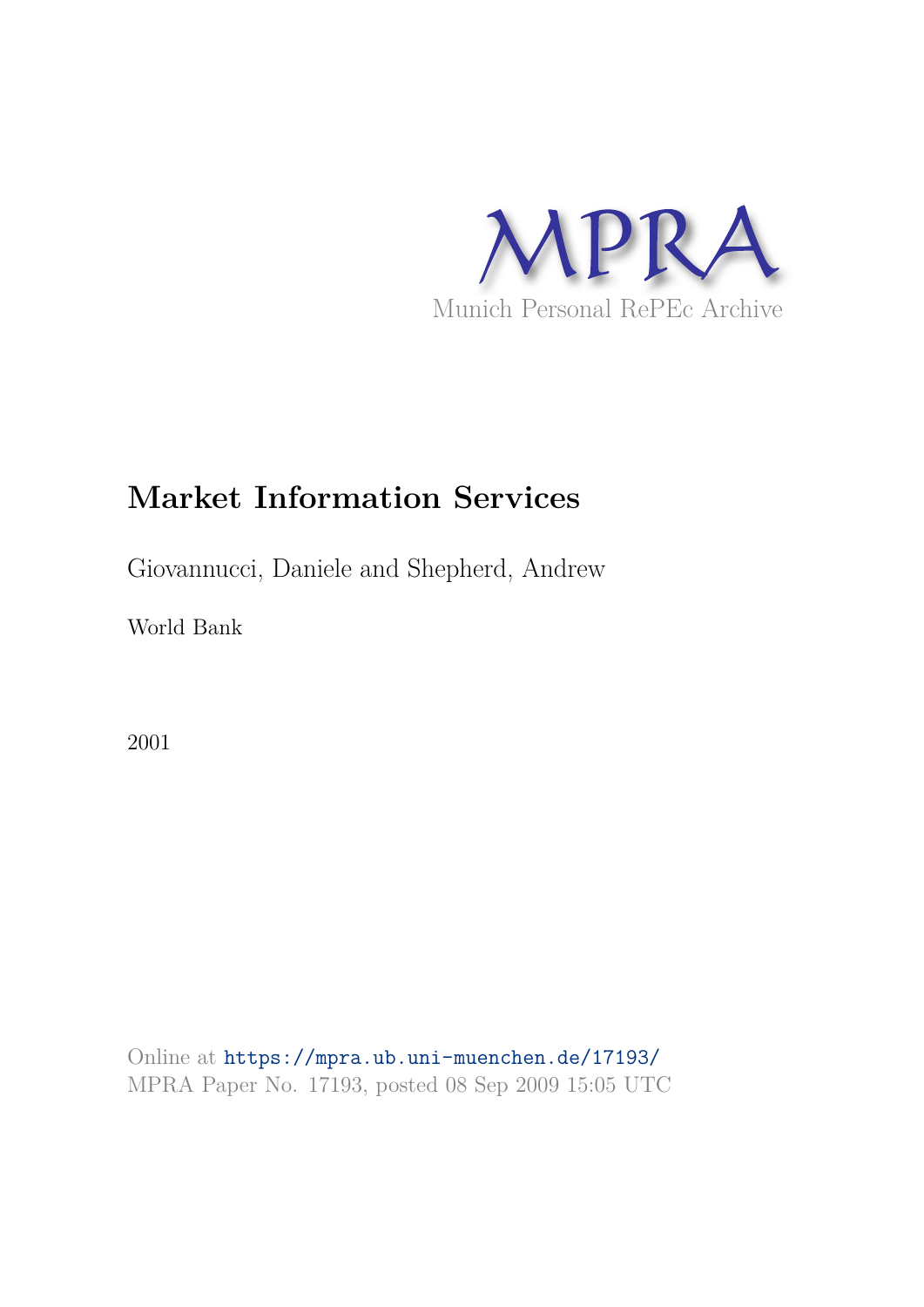## **Market Information Services**

by Daniele Giovannucci<sup>1</sup> in collaboration with Andrew W. Shepherd, FAO

**Keywords:** market information systems, market data, price information, trade information.

**Abstract:** Information is the lifeblood of most market economies. Nevertheless, attempts to jump start information flow by creating Market Information Services (MIS) usually fail. The author brings together experiences and lessons from experts in the field on the reasons for such common failures and what can be done to avoid them. Critical topics such as institutional structure, dissemination methods, and funding are outlined to guide the reader through the basic issues that must be addressed in order to create successful MIS.

#### $\mathbf{L}$ **Introduction**

Knowledge of market information tends to reduce the risks and lower the transaction costs of participating in the market. These efficiency gains can lead to increased participation in the markets and greater stability of prices and supply/demand. Improved market supply in turn tends to reduce costs and therefore increase demand. More efficient agricultural markets benefit all of the participants: growers, traders, processors and consumers and can favorably impact food security especially in poorer countries.

Improved information enables farmers to plan their production, harvesting, and selling according to market demand and in some cases to choose the optimal marketing channel (i.e. selling at one or a combination of: the farm gate, local market, wholesaler, processor, retailer). Information also helps them to negotiate favorably with traders. Traders, especially smaller ones benefit from better information in making efficient allocation decisions to hold products in storage or ship them to the most lucrative markets. Indeed lack of information can be an entry barrier to producing alternative crops or participating in markets. Market information is also a necessary part of Early Warning Systems that can identify potentially dangerous food shortage trends. Such broad public benefit characteristics qualify Market Information Services (MIS) as a public good.

The FAO has defined MIS:

The service, usually [but not always] operated by the public sector, which involves the collection on a regular basis of information on prices and, in some cases, quantities of widely traded agricultural products from rural assembly markets, wholesale and retail markets, as

<sup>&</sup>lt;sup>1</sup> Project Leader, A Guide to Developing Agricultural Markets and Agro-enterprises and Senior Consultant to Markets and Agribusiness Thematic Team (MATT), The World Bank.

Peer review 2001: Prof. Jean Cordier, Ecole Nationale Superieure Agronomique de Rennes, France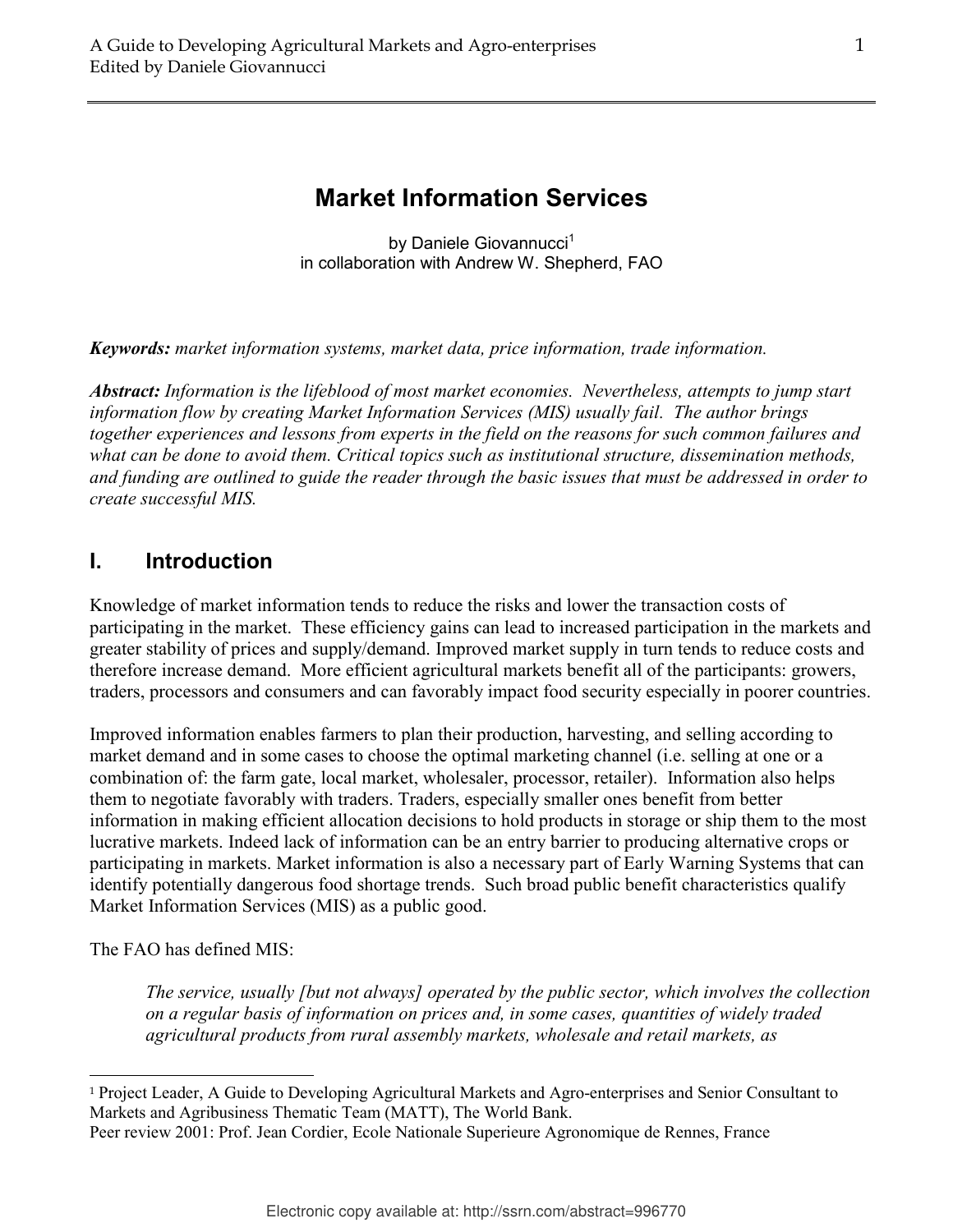appropriate, and dissemination of this information on a timely and regular basis through various media to farmers, traders, government officials, policymakers and others, including consumers.<sup>2</sup>

#### II. **Guidelines and Key Principles**

Market Information Services can provide two types of data: current and historical. Current data enables immediate market decisions while historical data can be used by both the private sector for future production, planning, and storage decisions and by the government for its planning, policy and food security strategies. While better information can lead to improved efficiencies and profitability, most small operators especially in countries with little open market experience, will at least initially require the assistance of extension services to help them interpret historical data.

In designing MIS, the prime considerations are commercial utility and sustainability. Therefore the service must be:

- market-driven
- accurate
- $\bullet$  timely
- cost-effective

The first step must always be a thorough participatory assessment of the stakeholders' needs. In Zambia during the early stages of agricultural liberalization, it was discovered that price information alone did not satisfy farmers' needs. They also needed information about who was purchasing, at which markets, and under what conditions (i.e. cash, credit, bagged or bulk). Responding to client demand or being market-driven enabled the service to provide needed information thereby increasing its utility and its chances of being sustained.

#### What can be done about high rates of failure

Despite the obvious value of MIS, an FAO survey of 120 countries identified only 53 functioning national MIS and only 13 that offer daily price dissemination. Worse yet, only a handful of those functioning could be judged successful. The problem often stems from poor initial planning and a lack of operational resources that soon result in unsustainable or defunct MIS.

Unrealistic expectations and an inadequate sustainability framework are at the root of most failures and typically manifest as:

- Inadequate or unsustained staff training
- Nonexistent or unenforced quality controls
- Insufficient provision for future funding
- Management responsibility embedded in government agencies, sometimes as a non-priority
- Inability of bureaucratic services to understand market needs

<sup>&</sup>lt;sup>2</sup> Shepherd, Andrew and Schalke, Alexander. 1995. "The Indonesian Horticultural Market Information Service", AGSM Occasional Paper No. 8. FAO, Rome. Quoted in: Shepherd, Andrew. 1997. Market information services Theory and practice. FAO. Rome.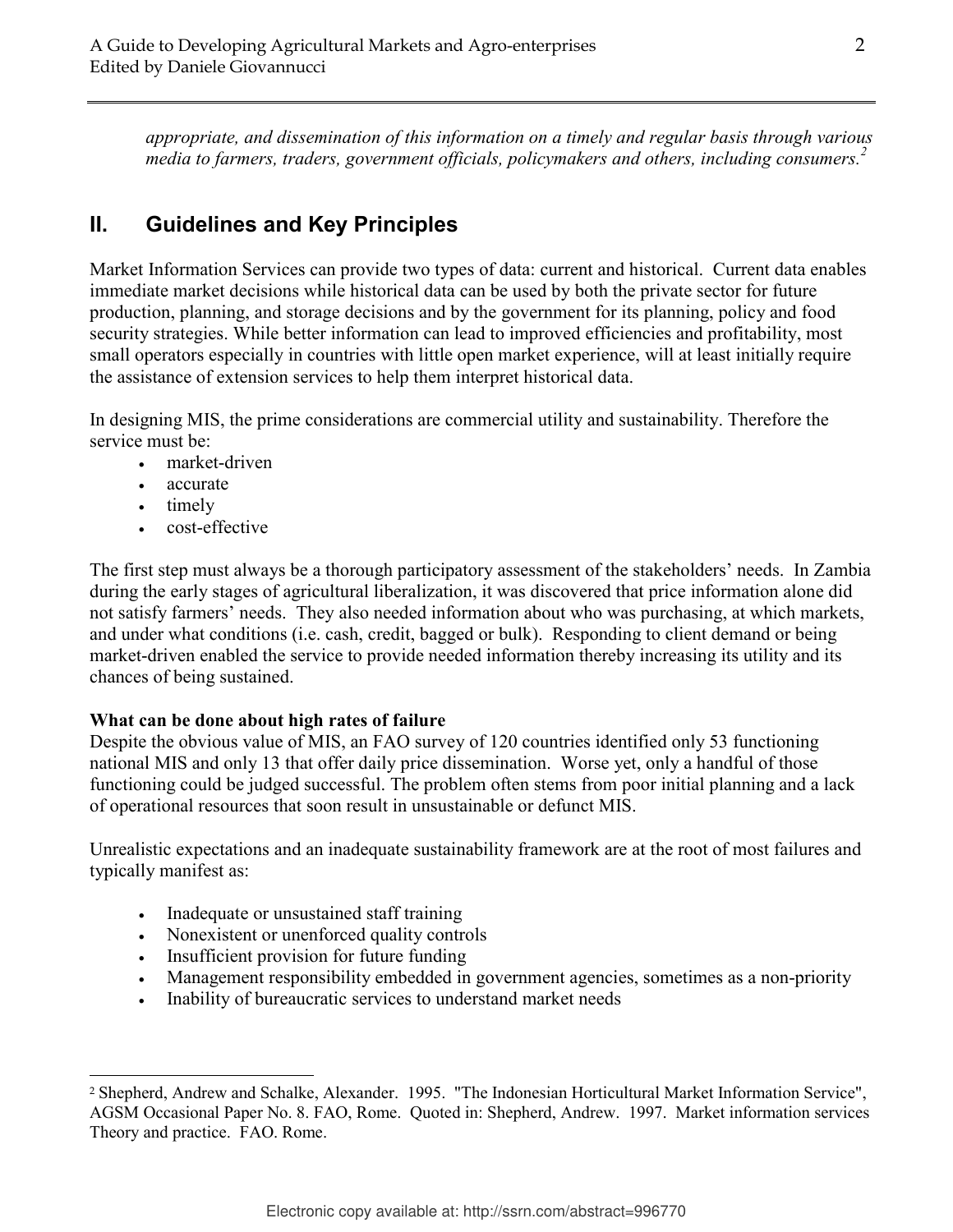Since many are the result of initial donor funding and most donor funded services have proven unsustainable it is worthwhile to re-evaluate the strategies of the past. Current trends toward short, consultant-supported projects appear even less likely to succeed. For most countries, full-time technical assistance for at least one year is the minimum recommended by the FAO for such a project.

#### Data collection and accuracy

Quality of information, critical to any service, is often poor since staff turnover is rarely addressed with adequate new training and the reporting standards are rarely monitored or enforced. Reporting can become mechanical and inaccurate and, particularly when done by government officials, not conducted during the peak early morning market hours but rather later in the day, if at all. Furthermore, prices and quantities can often be under-reported given the frequent suspicion of government officers and the desire to evade taxes. Creative strategies can sometimes be useful such as the one considered in Sierra Leone to fund the wives of government officials to shop the market and then accurately weigh produce and record the prices at their husbands offices before returning home. This addressed a number of problems including the frustration of market traders with reporters constantly asking prices and never buying anything.

Information asymmetries can have significant negative consequences for both the traders and the credibility of the service. To address this, care must be taken to plan a balanced data collection strategy that accurately represents the range of trading outlets, both geographically, by volume/value, and by trading channel.

#### Data processing, transmission, and dissemination

The government departments that often operate MIS rarely have enough reliable data processing and communication equipment and the resulting delays in dissemination hamper the service's credibility. The chosen medium(s) for dissemination such as radio or newspapers often require payment which many services cannot afford and find difficult to justify given the lack of visible or tangible returns for such an investment

#### Funding

Evidence suggests that the more developed the country, the more likely a MIS is to be commercially viable as local enterprises grow to understand the value of information and have the means to pay for it. A valid and often overlooked or underestimated function of an MIS is to educate market participants about the use and benefits of market information. Although developing countries MIS have attracted sponsorship and advertisements these are rarely sufficient to cover operating costs. Because dissemination costs are usually significantly lower than the cost of gathering information, private or hybrid public- private services, like those in Beijing and South Africa, appear to work best when they utilize information that is already available from the public sector.

#### **User education**

Market information can best be utilized by those who have a measure of market education. Traders, especially those in economies that have recently become more market oriented, can benefit from basic knowledge about what the information represents, how it is gathered, what it can mean, and ways to take full advantage of it. An educational component is a useful feature of any MIS.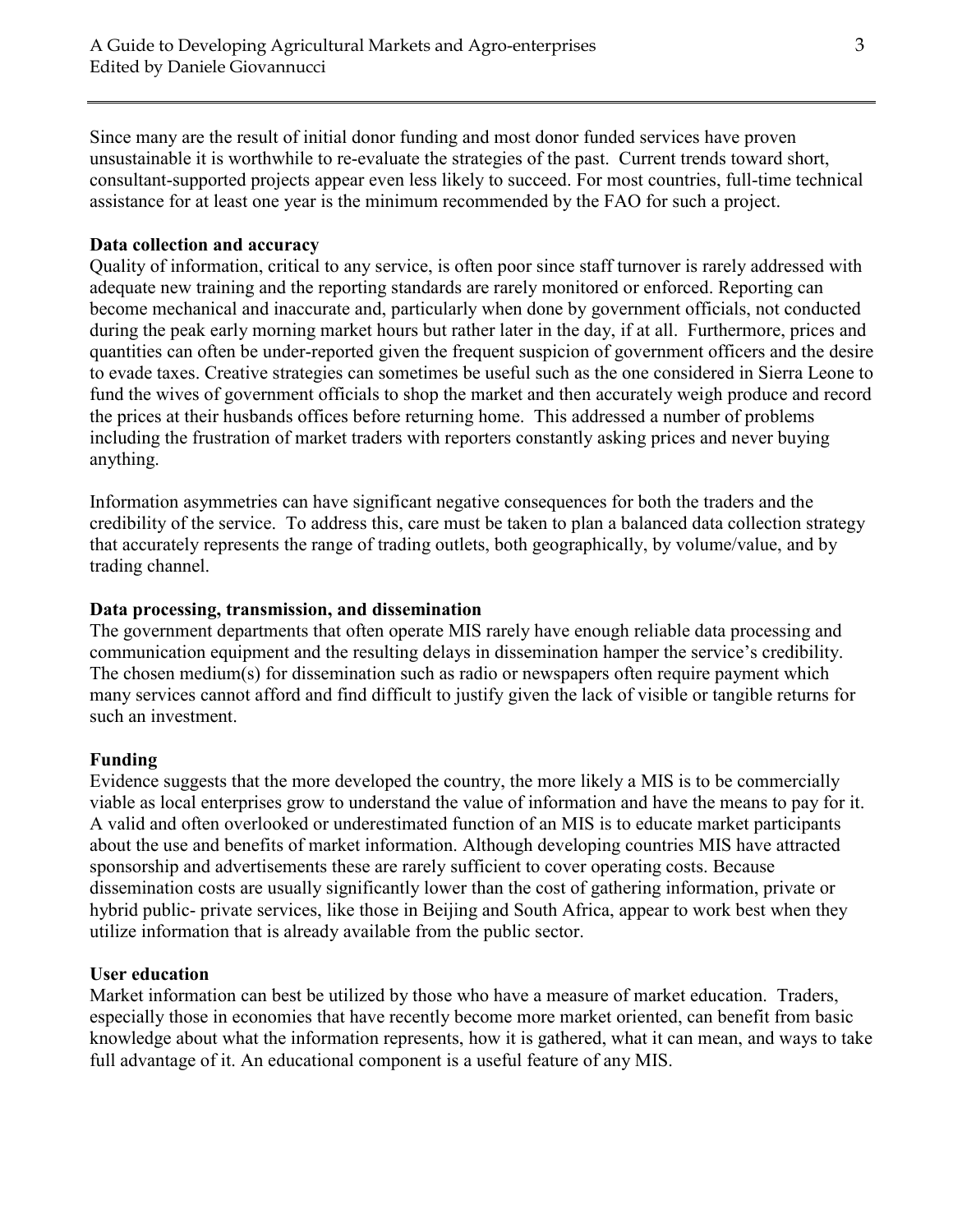#### Ш. **Basic Roadmap**

The first step in establishing a Market Information Service is to assess the capabilities of the country in terms of both technical capacity and the capacity/willingness to finance recurrent operating costs. This assessment should:

- examine the potential for private sector involvement  $\bullet$
- consider the best institutional structure to manage or monitor this service  $\bullet$
- be thoroughly researched among the stakeholders
- be planned and designed in a participatory fashion
- set truly sustainable objectives that realistically reflect available funding and capabilities  $\bullet$

A good initial assessment is likely the most important factor in the success or failure of the MIS. It is critical that MIS planners have a thorough understanding of their country's formal and informal marketing system and product flows along the supply chain from the grower through various intermediaries to the market and between markets. This understanding should be supported by detailed surveys to determine the actual needs and information requirements of market participants. Such surveys can cover growers, wholesalers, retailers, brokers and traders, exporters, extension services, government departments, and even consumers. Good surveys will identify:

- $\bullet$ the exact type of information each market participant requires
- the format in which such information should be presented
- the method or media choice for dissemination
- how often information should be provided
- at what time of day information should be disseminated
- whether any market participants will require extension services or other education to ensure that they can understand and utilize information effectively

#### **Institutional structure**

With government and donor resources ever more scarce it is worth considering the involvement of the private sector. The frequent inability or lack of motivation on the part of government bureaucracies to deliver such services further weighs in favor of private sector involvement. But, given the difficulty of making such services profitable especially in the least developed countries, a hybrid structure is suggested.

One approach is for the government to finance a private enterprise, at least in part, to collect and disseminate the data while the MIS functions and management are carried out by the enterprise. Such an enterprise could be part of a trade or sectoral association provided that care is taken to ensure that the association is not unduly biased toward one category of market participants over another (i.e. wholesalers association might bias information against producers)

Processing of information ought to be done with standardized software that can be locally supported.

#### **Select realistic goals**

Many MIS in developing countries are unable to maintain basic coverage. Given that fact it would be wise to resist the temptation to maximize product and territory coverage and rather begin with a small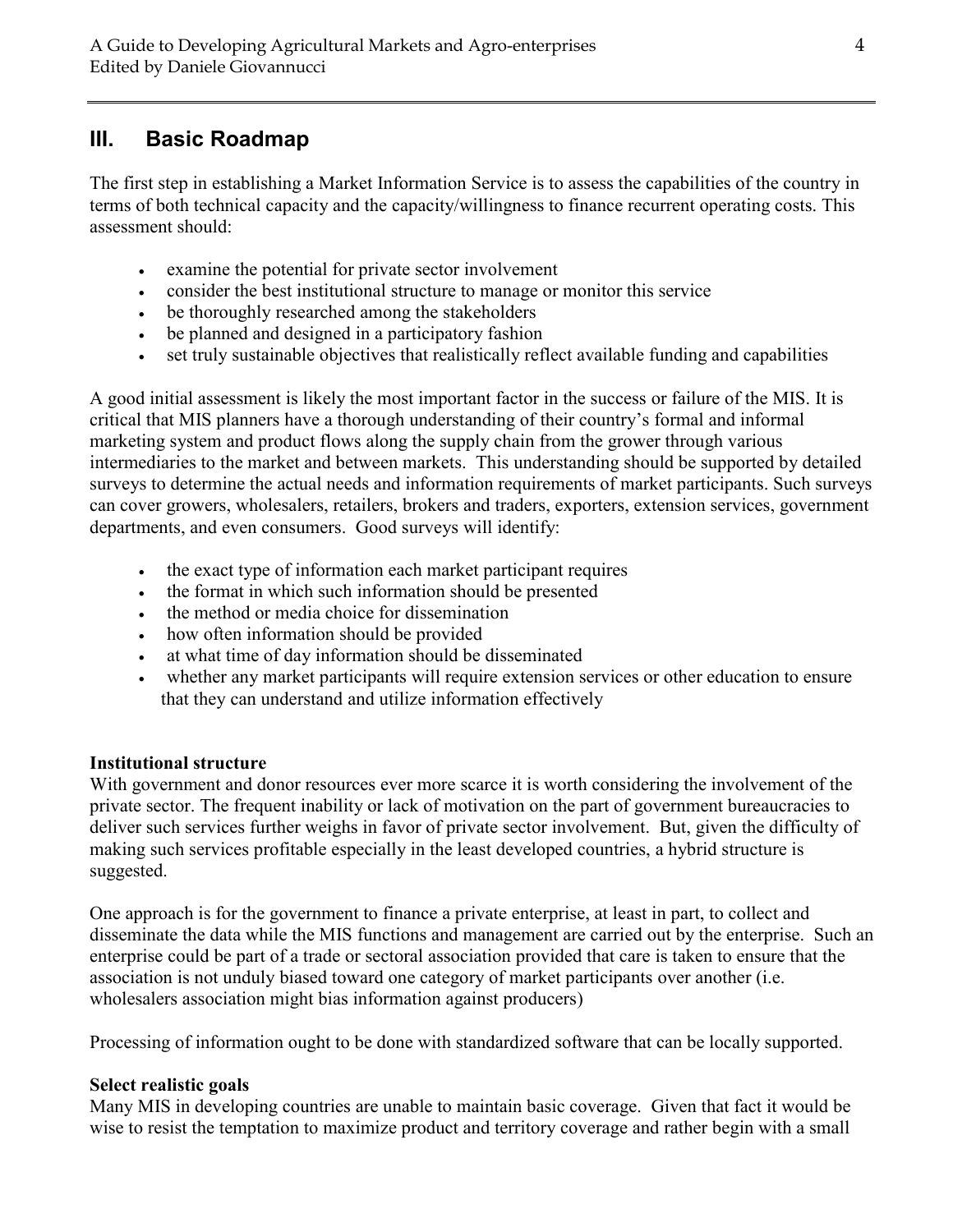workable program, learn useful lessons and gradually expand. Ensure that the MIS is not seated in a government ministry which is committed to gathering historical data rather than timely and more commercially relevant information.

#### Dissemination methods and their funding

Most of the 120 countries surveyed by the FAO reported difficulties in funding adequate dissemination. Even though radio is the most effective way of reaching rural communities in most developing countries, many MIS cannot afford the cost given that many stations do not regard market information as news but rather as advertisements. Part of project design must include the budgeting of costs for media dissemination

In the long run government incentives and educational efforts about the merit of public information might change the stations' point of view but in the meanwhile there are some other opportunities for funding such as sponsorship and these should be identified in project design. Zambia's MIS is sponsored by a bank and Sri Lanka's by a fertilizer company.

Less costly but not as effective are notice boards. They seem best located in markets and public places where growers and traders will readily see them. Nevertheless, these have yielded mixed results often due to lack of timely updating, poor location or inadequate content (limited prices only) and that they require users to be literate. In countries as diverse as Ghana, Zimbabwe, and Bangladesh market traders gather and convey information effectively via the use of cellular telephones.

Achieving dissemination is only half the battle. The information is much more likely to be accessed if it is not overly long, monotonous, and boring. Quality of presentation and creativity are valuable adjuncts to the raw data. Price information can be mixed with analysis of crop and market conditions as well as new opportunities. Brief anecdotes and interesting or useful information about products reported may, in certain circumstances, add entertainment value to the transmission and help to make more appealing to market participants and the media.

#### **Charging fees for market information**

In developing and transition economies nearly all of the MIS are public services the majority of whose clients cannot afford to pay. Radio, the most effective form of dissemination, presents intrinsic difficulties in collecting fees. Nevertheless, in countries where markets are sufficiently developed and telecommunication is reliable and inexpensive, private or semi private services can succeed.

In Columbia daily prices are transmitted by satellite and available by noon. The China MIS receives income from the toll calls required to access the dedicated phone line or modem connection from which their information is disseminated. In situations such as South Africa where trade associations or government collect computerized data, private information services can be commercially viable by providing varied and user-friendly data in a timely manner and at a reasonable cost over the Internet. The subscription fees for the service's 400 clients range from US \$28 to US \$38 per month.

One option is to embed the service costs in the fees charged to traders for their annual government registration.

#### **Timing**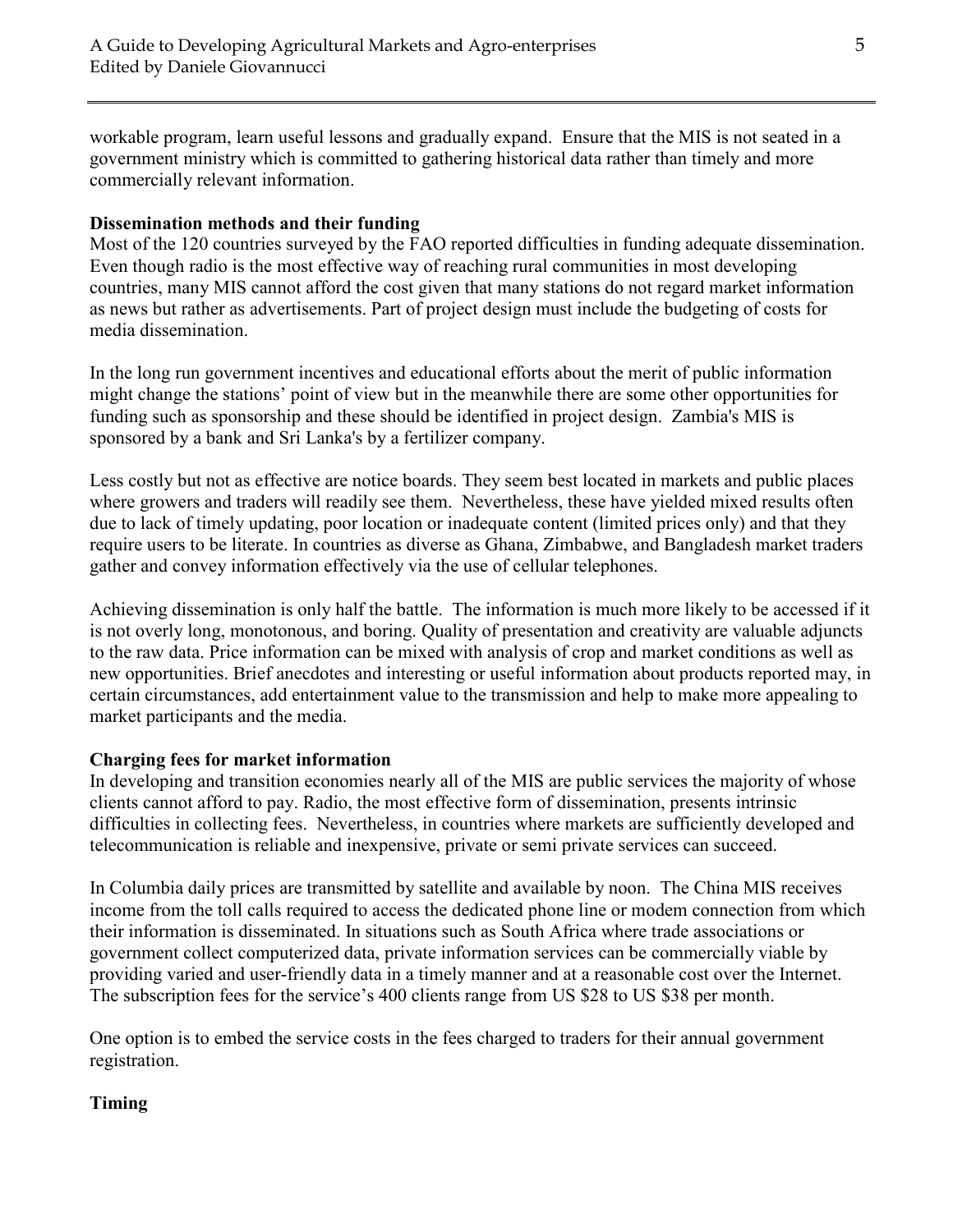Prices for horticultural produce ought to be offered daily whereas prices for staple crops can be listed weekly since these change more slowly than perishable crops. A government operated MIS will be at a disadvantage in providing horticultural prices since market information will not be collected on the prime market days of Saturday and Sunday when government offices are closed (Muslim countries may follow a different schedule).

It would be too expensive to collect data throughout the day for reliable weighted averages; evidence shows that the peak-period price provides the most dependable gauge of price Collecting information during the period of each market session is ideal since that is when price formation is most reliable because of maximum transactions. Since much trading occurs early in the morning it may be useful to plan the data collectors' schedule with this in mind. With government employees this may not be possible and can be yet another disadvantage of a government run MIS. This is not necessarily the case for certain markets, particularly in Asia, that operate around the clock.

It is critical that data be collected at the same time every day in order to allow consistent comparisons; supervision of data collectors is often necessary to assure this.

Radio or television broadcasts must take into account the times when growers or traders can tune in. Evidence shows that it is best to avoid broadcasts during normal working hours.

#### Language

Unless broadcasts and publications are in the local vernacular poorer constituents may not understand them. Broadcasting in multiple languages can increase air time and thus the cost, the relative benefits must be weighed.

#### Collecting

Government officials typically have difficulty in this role because many traders are suspicious of them. If there is no other choice it will be critical to educate market participants so that they understand that the information they provide is recorded anonymously, will remain confidential, and will only be used in aggregation or averaging.

One exception to this general rule is that marketing extension officers seem to be an excellent focal point for collection since they are also in a good position to advise their constituents about daily information and longer-term trends. Given their intimate understanding of the marketing systems they tend to understand and appreciate the importance of market information.

In the face of diminishing government resources market participants such as trade associations or chambers of commerce may play a valuable role in information collection but given the possibility that these may manipulate information to their advantage they must be regarded with great caution. One option is to have these market participants collect and disseminate already aggregated information rather than primary data. Stringent controls and a system checks and balances are nevertheless essential if such an approach is to be undertaken.

FAO studies have shown that a number of MIS were simply not understood. Whether market participants understand and know how to utilize this information is a factor that is sometimes overlooked. For example, does a grower no what he can expect for his products given the daily prices in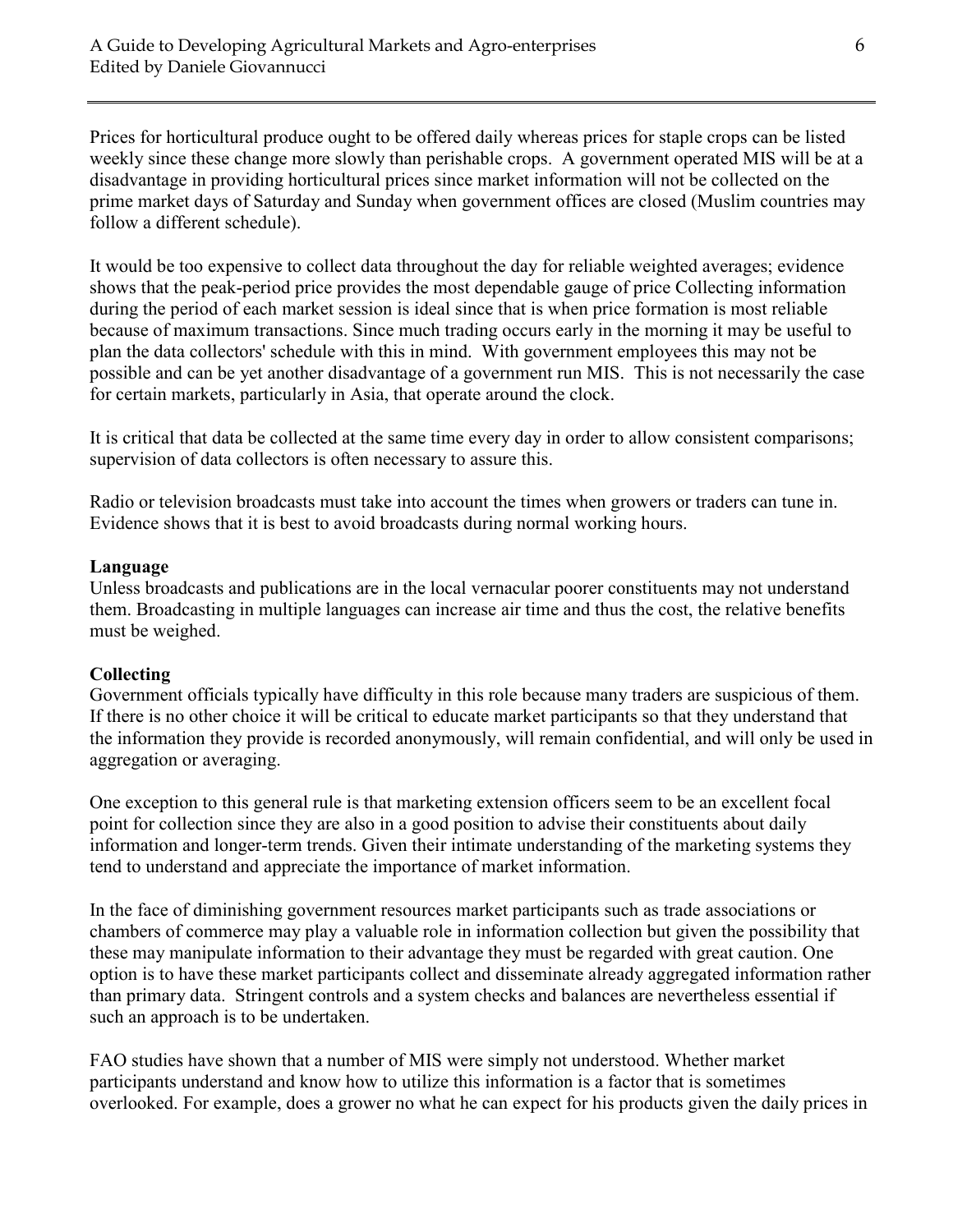an urban market several hours away? Can annual price trends be interpreted to help determine more opportune times to plant, harvest, and go to market?

Data collectors should be trained regularly to maintain quality standards. Usually, prices ought to be gathered from a reasonable number of traders (at least five) and then recorded on forms.

### **Monitoring and supervision**

A manual should be available for every step of the process and include daily timetables for when information must be collected, processed, and delivered to the media. Monitoring should be performed at every step including the actual transmission. Care should be taken to maintain the data securely with checks and balances to ensure that one person cannot manipulate or falsify the data.

### **Content**

The capability to receive feedback from service users is important for ensuring that the service is constantly providing desirable information in a useful format. A practical feedback mechanism should be built into the MIS design. This should periodically review both the crops and the markets that are covered as well as level of use by participants and their satisfaction. Initial project design should also assess the possibility of whether more detailed information than that which is broadcast daily can be sold.

Initially at least the only crops that ought to be included in the first stages of a MIS are those which are commercially important and are widely traded. The tendency to cover a large number of products ought to be avoided. Since there are many varieties of agricultural products it is important to clearly identify the specific varieties which are covered.

The absence of grades and standards can cause confusion when these are not accepted and in general use. Since this is the case in many developing countries, particularly in the domestic markets, prices for different standards or qualities will vary. The long-range solution is to encourage adoption of grades and standards to significantly diminish misunderstandings in both the gathering and dissemination of information. (Hotlink Grades and Standards) The immediate solution is to recommend that the MIS target products of Fair Average Quality (FAQ). Regular training will be needed to ensure consistency between collectors and markets. Extension officers and educational efforts are necessary to inform market participants of these standards. When products that meet FAO standards are unavailable is better to provide no information rather than risk confusion with information about inferior or superior products.

In many areas where scales are not used and there is no clear consensus of weights or measures it is best to use the standard trading measure of that market or region. Attempts by data collectors to counteract the inconsistencies inherent in such a method by the use of scales to measure weight is often counterproductive and alienates or offends many sellers.

Information other than average prices can be provided:

- shortages or oversupply in key markets  $\bullet$
- supply and demand trends
- transportation costs
- total volume sold  $\bullet$
- highest and lowest prices of the day and the volume sold at each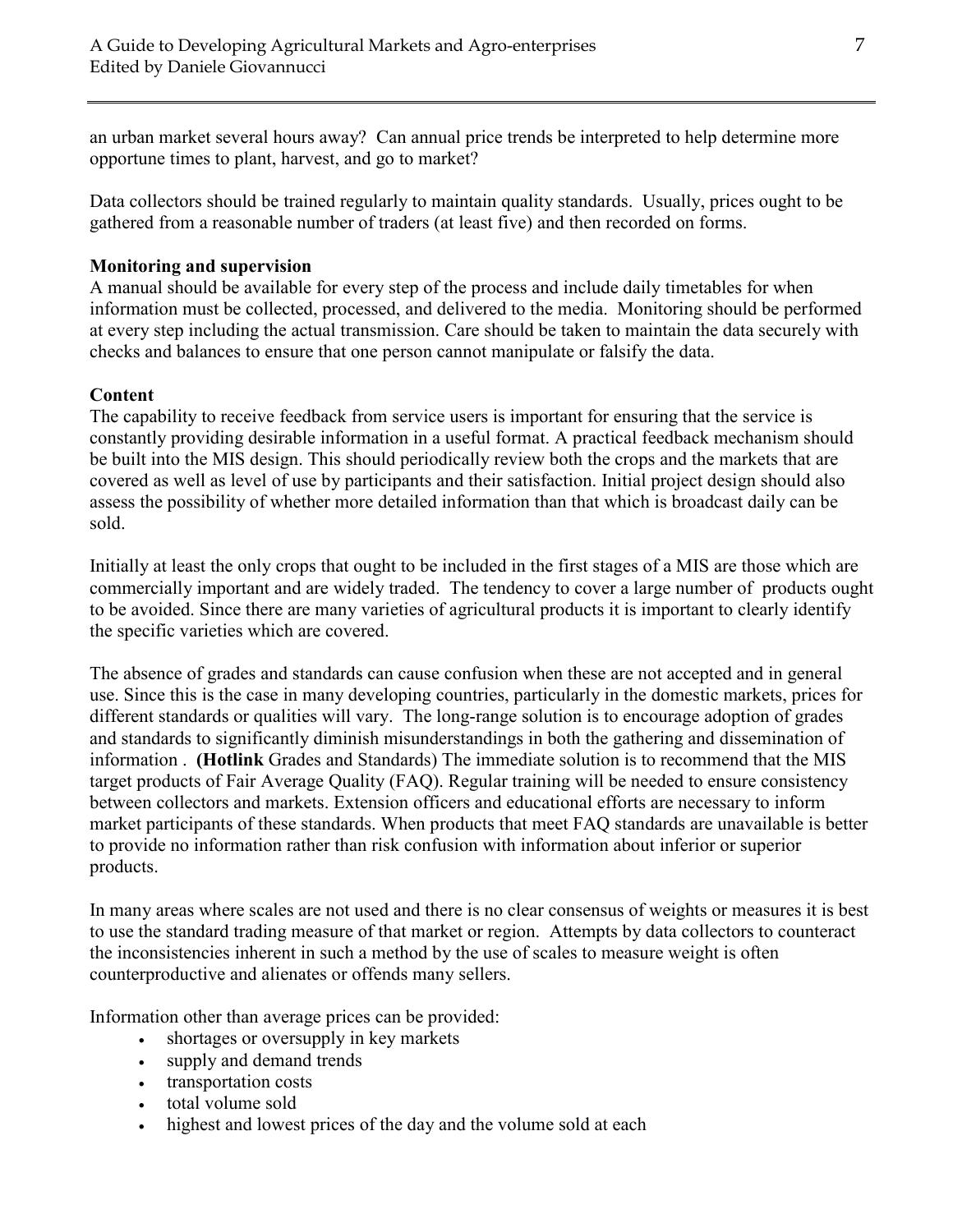Providing a variety of information, such as quantities traded, quantities available, etc. can make an MIS much more useful but this is not always a simple matter. In less developed markets, for instance, it can be difficult to ascertain quantities when trucks arrive at all hours and can be loaded with a variety of different products. The South African wholesale markets have a sophisticated and controlled reporting system; without it an MIS would find it very difficult to track the large quantities of produce. In Mexico quantity information is collected in only 3 of the 26 markets where price information is collected because wholesalers refuse to cooperate fearing that the information will reach tax collectors.

Quantity information can be useful to gauge trends but, unless it is provided by the markets themselves, is often unreliable when gathered by data collectors on a daily basis. Considering that it can take all day to gather supply information in one market and only about one-hour to gather price information the relative cost-benefits must be assessed. In many cases experienced data collectors can make reasonable subjective assessments about quantities. Instead of costly efforts to obtain precise quantities, most market participants will be well served by general supply information such as: "no tomatoes arrived at the market and current supplies are very thin and declining quality" or "the market is flooded with white beans today"

Market information can include out of the ordinary but useful information such as market closures, disrupted access, and food safety issues. During food shortages a MIS can help by suggesting alternative markets or sources of supply or advising about upcoming imports or food aid shipments.

#### **Providing information to consumers**

Since retail markets are rarely covered by market information systems in developing countries providing such a service would require significant additional expenditure. In addition to the high cost, the utility of such a service would be limited due to the tiers of markets -- supermarkets, town or city markets, and local shops -- all of which have different quality standards and price levels depending on their locations and their clientele. Nevertheless useful consumer information about product gluts or shortages (and alternatives) can occasionally be provided; these could be a great benefit to both consumers, producers and traders alike.

On the other hand, directing some select information toward consumers may not only provide a public benefit but also attract potential sponsorship or advertising.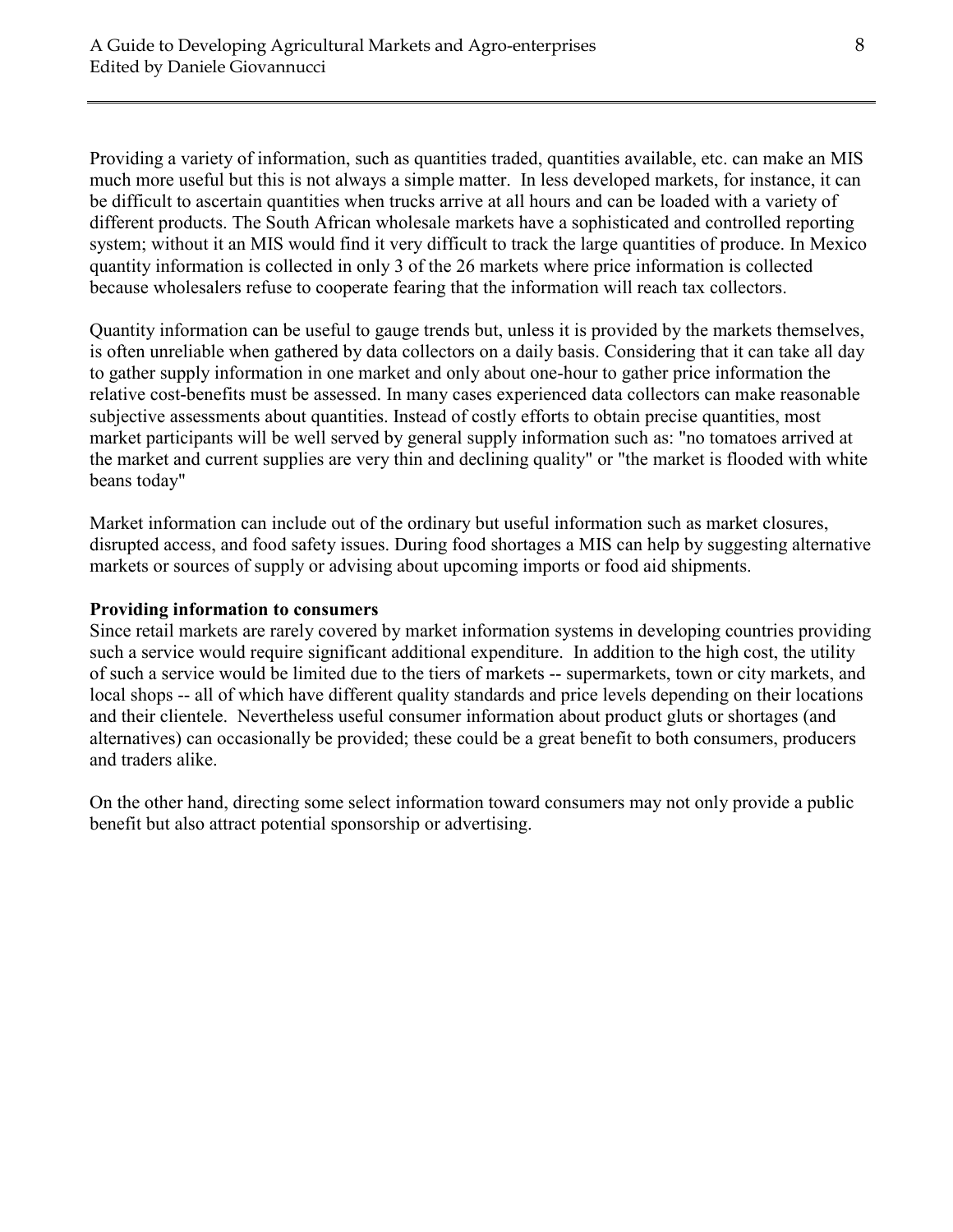#### $IV_{-}$ **Best Practices**

### The Indonesian Market Information Service

The Indonesian Service designed with extensive participatory fieldwork resulted in a clear focus toward the provision of prices at the farm and local market level rather than those of regional or national markets because this was what the targeted stakeholders (farmers) determined was their priority.

The Indonesian MIS trains its staff annually and despite average wages and work outside of the normal hours, they maintain good relations in the markets and are well motivated. Data is collected Monday to Friday at different times of day appropriate to the location: morning on farms and afternoon at wholesale markets.

Prices are averaged and broadcast on local language radio stations during the early evening hours. Prices from selected areas are also broadcast on national radio later in the evening. Notice boards are maintained daily in most markets and monthly averages are published in newspapers and in an annual volume

After more than 20 years of operation the Indonesian MIS continues to provide valuable services to growers and has been replicated for meat and fish. The 1997 cost of operating the service was approximately US \$ 850,000 (0.1% of annual vegetable production value). It has proven to be remarkably sustainable and compares favorably with the US \$9.5 million Japan spends for its horticultural  $MIS<sup>3</sup>$ 

Source: Andrew Shepherd, FAO.

#### FAO-AgriMarket (FAM) v.2.0

Traditionally, to manage their market data, agencies responsible for tracking market information have relied on either spreadsheets which do not provide the security, range and quality of reports necessary or on custom programming which is expensive to set up, modify and maintain.

A new version of FAO-AgriMarket is available on CD ROM to assist marketing agencies to manage market data. The program automates the entry, processing and reporting of periodic market price and supply data for agricultural products, and is intended primarily for use by domestic market information or market intelligence agencies, traders and exporters of agricultural products, as well as large scale producers, and marketing consultants. It allows for a wide range of statistical analyses, the use of deflators for the calculation of real prices, multiple currency comparisons, and many other useful calculations and data manipulation. In a new Windows-based format it is more flexible and even simpler to use that in its original form.

 $3$  this figure it is attributed to Jan Bay-Petersen in Robbins. 1998